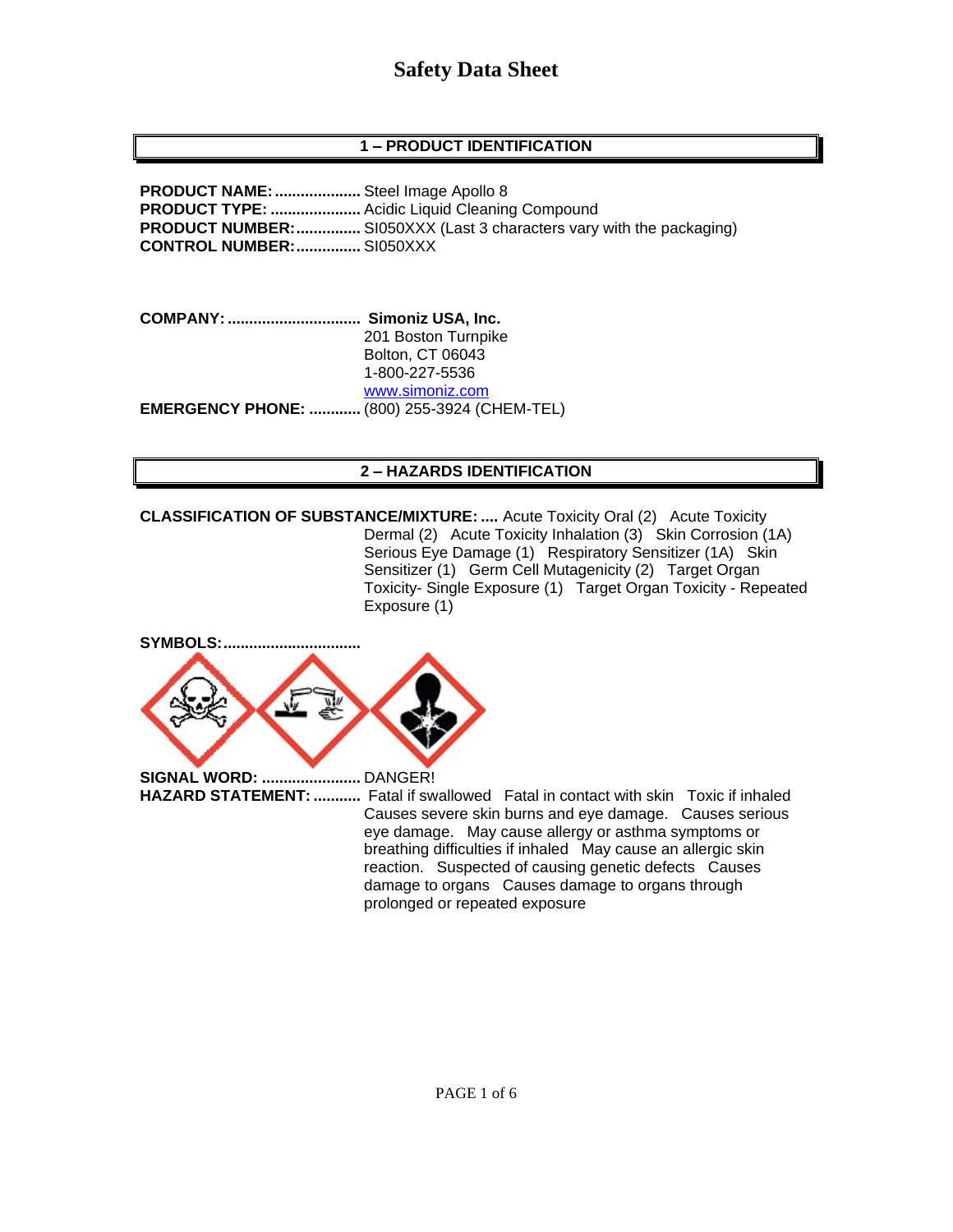#### **PRECAUTIONARY STATEMENTS:**

|                   | PREVENTION:  Wash hands thoroughly after handling. Do not eat, drink or                                  |
|-------------------|----------------------------------------------------------------------------------------------------------|
|                   | smoke when using this product  Do not get in eyes, on skin, or                                           |
|                   | on clothing Wear protective gloves/protective clothing/eye                                               |
|                   | protection/face protection. Avoid breathing                                                              |
|                   | dust/fume/gas/mist/vapours/spray. Use only outdoors or in a                                              |
|                   | well-ventilated area Do not breathe                                                                      |
|                   | dust/fume/gas/mist/vapours/spray. Wear respiratory protection                                            |
|                   | Contaminated work clothing should not be allowed out of the                                              |
|                   | workplace. Obtain special instructions before use. Do not                                                |
|                   | handle until all safety precautions have been read and                                                   |
|                   | understood.                                                                                              |
|                   | RESPONSE: IF SWALLOWED: Immediately call a POISON CENTER or                                              |
|                   | doctor/physician Specific treatment (see First AID Section on                                            |
|                   | this label). Rinse mouth IF ON SKIN: Wash with plenty of                                                 |
|                   | water and soap. Immediately call a POISON CENTER or<br>doctor/physician. Remove/Take off immediately all |
|                   | contaminated clothing IF INHALED: Remove victim to fresh air                                             |
|                   | and keep at rest in a position comfortable for breathing. Call a                                         |
|                   | POISON CENTER or doctor/physician IF SWALLOWED: Call a                                                   |
|                   | POISON CENTER or doctor/physician if you feel unwell IF ON                                               |
|                   | SKIN (or hair): Remove/Take off immediately all contaminated                                             |
|                   | clothing. Rinse skin with water/shower. Wash contaminated                                                |
|                   | clothing before reuse. IF IN EYES: Rinse cautiously with water                                           |
|                   | for several minutes. Remove contact lenses if present and easy                                           |
|                   | to do - continue rinsing. If experiencing respiratory symptoms:                                          |
|                   | Call a POISON CENTER or doctor/physician If skin irritation or                                           |
|                   | a rash occurs: Get medical advice/attention. Take off                                                    |
|                   | contaminated clothing and wash before reuse. IF exposed or                                               |
|                   | concerned: Get medical advice/attention. IF exposed: Call a                                              |
|                   | POISON CENTER or doctor/physician Get Medical                                                            |
|                   | advice/attention if you feel unwell                                                                      |
| <b>STORAGE:</b>   | Store locked up. Store in a well ventilated place. Keep                                                  |
|                   | container tightly closed.                                                                                |
| <b>DISPOSAL: </b> | Dispose of container and contents in accordance with local                                               |
|                   | regulations.                                                                                             |

#### **3 – COMPOSITION / INFORMATION ON INGREDIENTS**

| <b>INGREDIENT</b>             | <b>C.A.S. NUMBER</b> | <b>CONCENTRATION</b> |
|-------------------------------|----------------------|----------------------|
| Water                         | 7732-18-5            | 78-94                |
| <b>Hydrofluoric Acid</b>      | 7664-39-3            | $5 - 15$             |
| 2-Butoxyethanol               | 111-76-2             | $5 - 15$             |
| Citric Acid                   | 77-92-9              | $1 - 5$              |
| Sodium alpha olefin sulfonate | 68439-57-6           | $1 - 5$              |
|                               |                      |                      |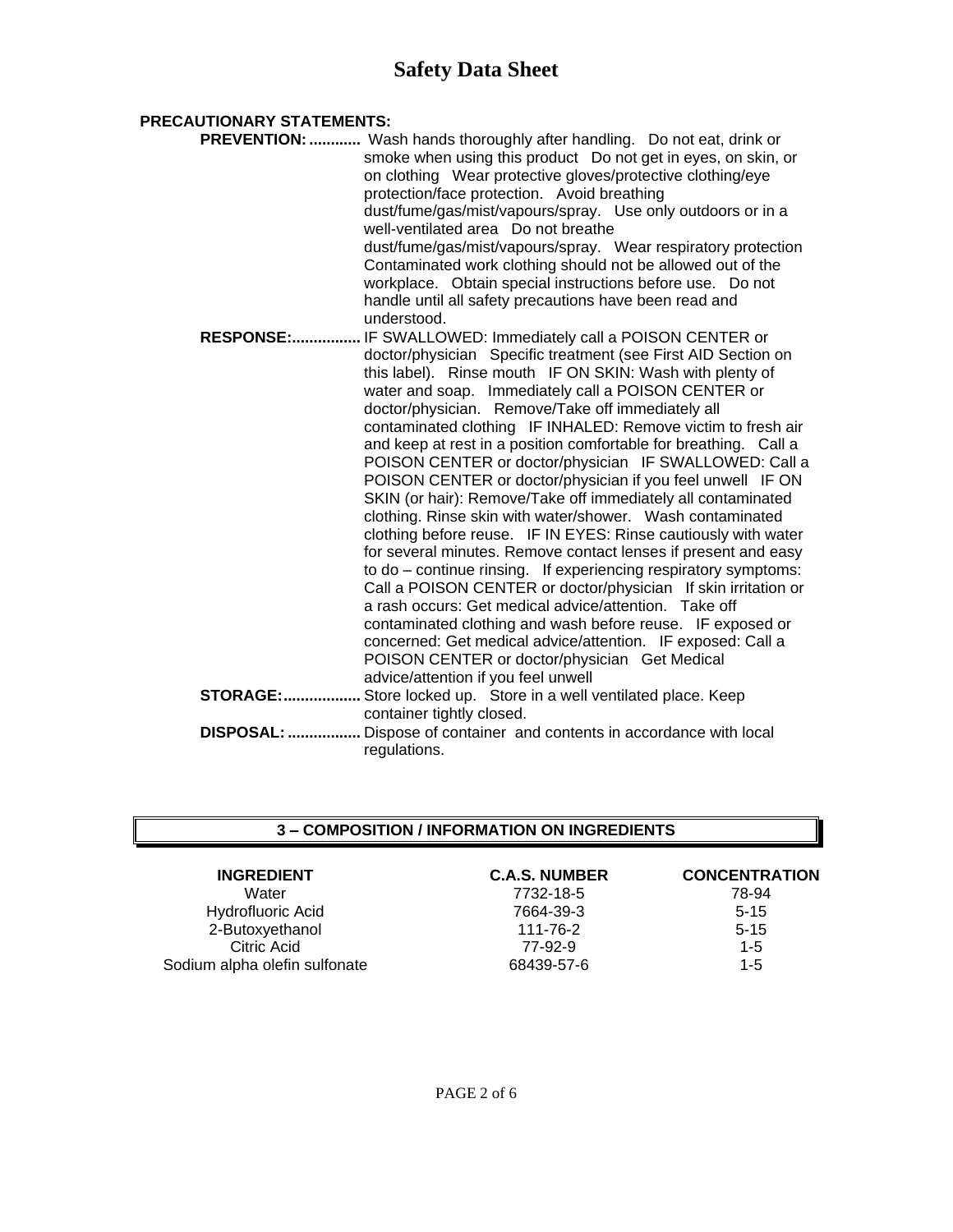#### **4 – FIRST-AID MEASURES**

|                            | <b>BREATHING (INHALATION):  If this product is inhaled, get immediate medical attention!</b> |
|----------------------------|----------------------------------------------------------------------------------------------|
|                            | <b>SWALLOWING (INGESTION):.</b> DO NOT INDUCE VOMITING! Drink a large quantity of water,     |
|                            | followed by either milk or a minimum of 2 teaspoons of milk of                               |
|                            | magnesia. Do not attempt to give liquids to an unconscious                                   |
|                            | person. Get immediate medical attention!                                                     |
|                            | Inhalation, skin absorption, or ingestion.                                                   |
| <b>SKIN (DERMAL): </b>     | Rinse completely from hands, face and clothing. Flush skin with                              |
|                            | fresh water for at least 15 minutes. Treat skin with lced aqueous                            |
|                            | solution of Benzalkonium Chloride 0.13%. This can be                                         |
|                            | purchased from most drug stores as "Zephiran"                                                |
|                            | concentrate(Winthrop). To make solution, dilute "Zephiran"                                   |
|                            | concentrate 1 ounce to 1 gallon of water. Get immediate hospital                             |
|                            | emergency treatment. DO NOT apply this solution to the eyes.                                 |
| <b>NOTE TO PHYSICIAN: </b> | Calcium Gluconate gel(2.5%) may also be used to treat skin                                   |
|                            | exposures.                                                                                   |
|                            |                                                                                              |

#### **5 – FIRE-FIGHTING MEASURES**

**FLASHPOINT: ..........................** This product is non-flammable. **EXTINGUISHING MEDIA: ........** This product is non-flammable. Use extinguishing media suitable for materials already burning. **SPECIAL FIRE FIGHTING PROCEDURES:............**Firefighters working in areas where this

product is present should be equipped with an approved, fully enclosed SCBA with a plastic hood window.

**UNUSUAL FIRE AND EXPLOSION HAZARDS:.....**None known.

#### **6 – ACCIDENTAL RELEASE MEASURES**

**SPILL PROCEDURES:.............** Dike to prevent spillage into streams or sewer systems. Consult local, state and federal authorities. **WASTE DISPOSAL:.................** As recommended by local, state and federal authorities.

### **7 – HANDLING and STORAGE**

**STORAGE:................................** Do not store in metal or glass containers. Store at ambient temperatures. Keep from freezing. Product mist will etch glass. DO NOT TRANSFER TO UNMARKED CONTAINERS. KEEP AWAY FROM CHILDREN. **HANDLING: ..............................** Under normal use according to label instructions, special protection should not be necessary. Wear eye protection if product is likely to splash.Do not place this product in an unmarked container! Keep away from children! Spilled material is slippery.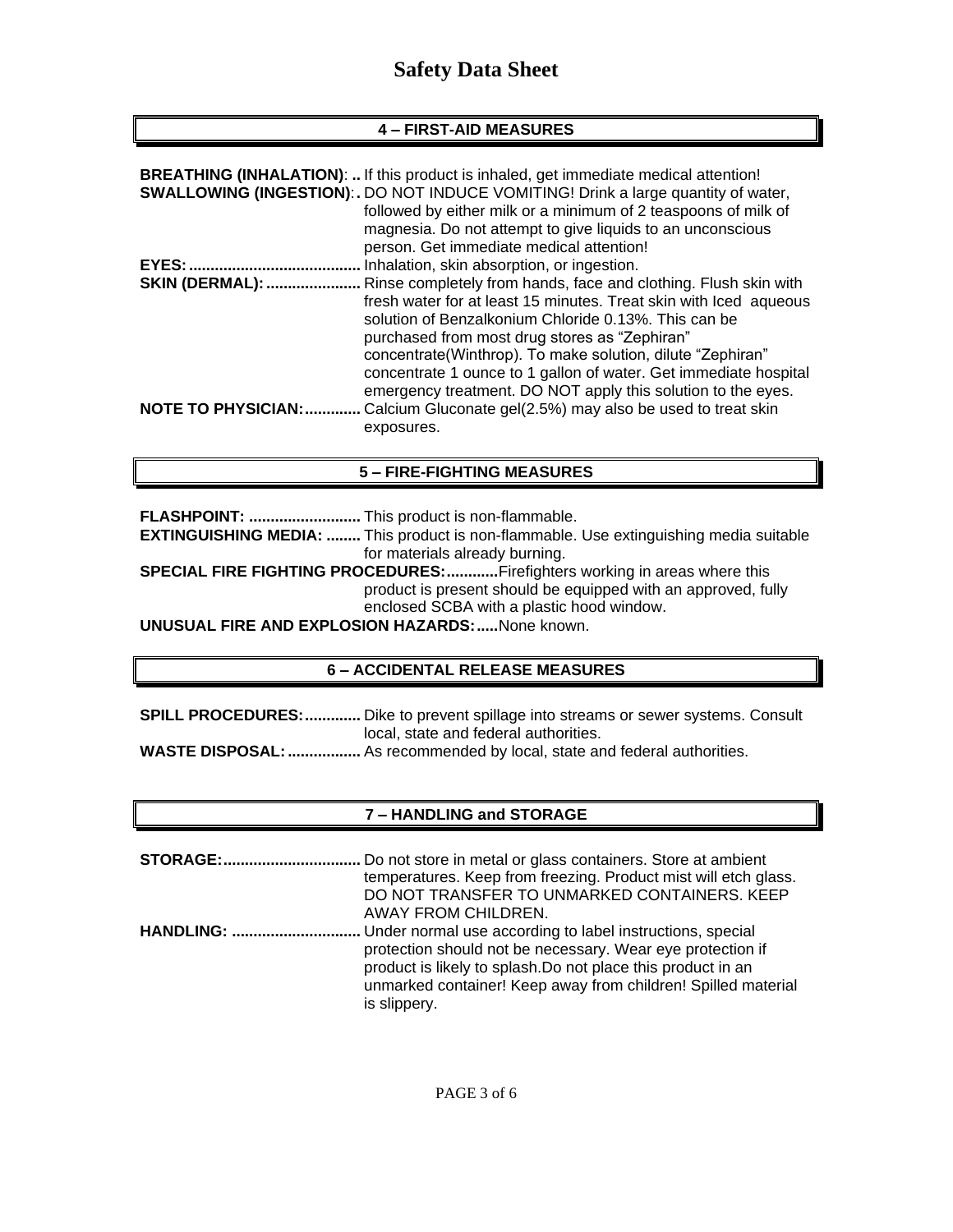## **8 – EXPOSURE CONTROLS / PERSONAL PROTECTION**

| RESPIRATORY PROTECTION:<br>If necessary, use an OSHA approved |                                                                                                                                                                                                                                                                                                      |     |  |  |
|---------------------------------------------------------------|------------------------------------------------------------------------------------------------------------------------------------------------------------------------------------------------------------------------------------------------------------------------------------------------------|-----|--|--|
|                                                               | respirator for acid gases.                                                                                                                                                                                                                                                                           |     |  |  |
| <b>PROTECTIVE CLOTHING:</b>                                   | Nitrile, vinyl or neoprene gloves. Splash goggles and face shield.                                                                                                                                                                                                                                   |     |  |  |
|                                                               | Protective outerwear and boots.                                                                                                                                                                                                                                                                      |     |  |  |
|                                                               | <b>ADDITIONAL MEASURES:</b> Under normal use according to label instructions, special<br>protection should not be necessary. Wear eye protection if<br>product is likely to splash. Do not place this product in an<br>unmarked container! Keep away from children! Spilled material<br>is slippery. |     |  |  |
| <b>INGREDIENT</b>                                             | <b>C.A.S. NUMBER</b>                                                                                                                                                                                                                                                                                 | PEL |  |  |

| Water                         | 7732-18-5  | No limits established  |
|-------------------------------|------------|------------------------|
| Hydrofluoric Acid             | 7664-39-3  | 3 ppm, 6 ppm STEL      |
| 2-Butoxyethanol               | 111-76-2   | 20 ppm TLV, 25 ppm PEL |
| Citric Acid                   | 77-92-9    | No limits established  |
| Sodium alpha olefin sulfonate | 68439-57-6 | No limits established  |

### **9 – PHYSICAL / CHEMICAL PROPERITES**

**APPEARANCE & ODOR:.........** Blue transparent liquid, with a sharp, irritating odor.

| ODOR THRESHOLD:  N/A                             |  |
|--------------------------------------------------|--|
|                                                  |  |
| MELTING POINT:  210 degrees F.                   |  |
| <b>FREEZING POINT:  N/A</b>                      |  |
| <b>BOILING POINT: </b> 210 degrees F.            |  |
| <b>BOILING POINT RANGE:  N/A</b>                 |  |
| FLASHPOINT:  This product is non-flammable.      |  |
| <b>EVAPORATION RATE:  N/A</b>                    |  |
| FLAMMABILITY (solid/gas):  N/A                   |  |
| EXPLOSION LIMITS:  N/A                           |  |
| VAPOR PRESSURE:  N/A                             |  |
| VAPOR DENSITY (AIR=1):  N/A                      |  |
| SPECIFIC GRAVITY:  Greater than 1.               |  |
| <b>SOLUBILITY IN WATER:  Completely soluble.</b> |  |
| <b>PARTITION COEFFICIENT:  N/A</b>               |  |
|                                                  |  |
|                                                  |  |
| VISCOSITY:  Water thin                           |  |
|                                                  |  |

#### **10 – STABILITY and REACTIVITY**

**STABILITY:...............................** Stable under normal conditions. **HAZARDOUS DECOMP.:.........** This product not known to polymerize.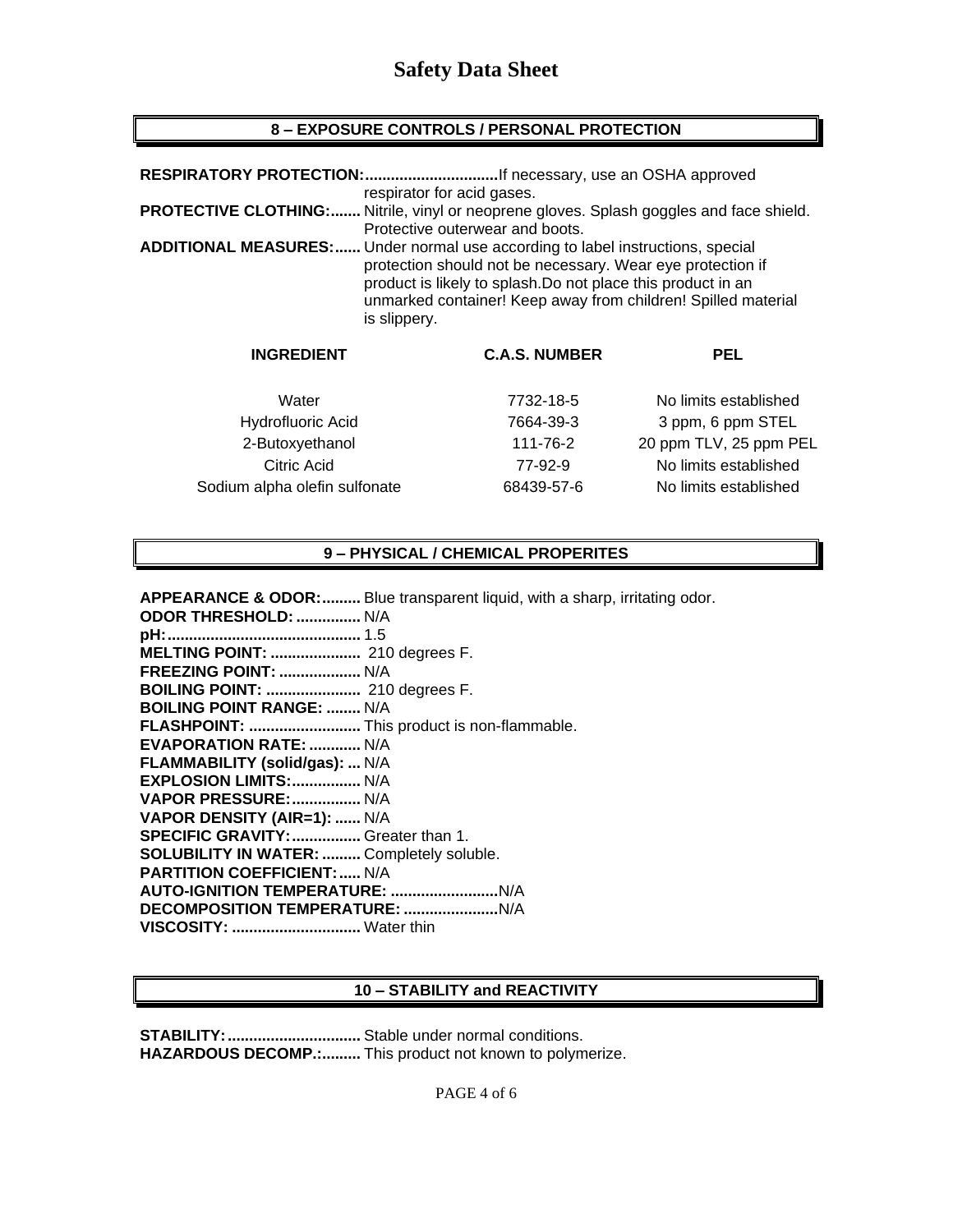**INCOMPATIBILITY:..................** Ferrous metals, aluminum, zinc, magnesium and any other acid sensitive materials.

### **11 – TOXICOLOGICAL INFORMATION**

**ROUTE(S) OF ENTRY:.............** Inhalation, skin absorption, or ingestion.

**LISTED CARCINOGEN:...........** None over 0.1%.

**MEDICAL CONDITION AGGRAVATED:.................**None known.

**INHALATION: ...........................** Inhalation of significant amounts of this product can cause damage to lungs resulting in edema. If victim shows signs of distress, remove to fresh air and get immediate medical attention.

**INGESTION:..............................** This material can cause burns and serious damage to throat, esophagus and stomach.

**EYES:........................................** Can cause serious burns and/or blindness.

**SKIN (DERMAL): .......................** This product can cause burns that are not immediately painful. This product will also damage underlying tissues such as nerves or bone. Treat all exposures as serious.

**ACUTE TOXICITY\* (ORAL):…….............................**6 mg/kg **ACUTE TOXICITY\* (DERMAL):.. .............................**56 mg/kg **ACUTE TOXCITY\* (INHALATION): .........................**8.9 mg/l (Vapor

**\***Determined using the additivity formula for mixtures (GHS Purple Book, 3.1.3.6)

**12 – ECOLOGICAL INFORMATION**

#### **ENVIRONMENTAL FATE AND DISTRIBUTION:** N/A

### **13 –DISPOSAL CONSIDERATIONS**

**WASTE DISPOSAL:.................** As recommended by local, state and federal authorities.

### **14 – TRANSPORTATION INFORMATION**

**PROPER SHIPPING NAME: ....** Compounds, Cleaning, Liquid (contains hydrofluoric acid) **HAZARD CLASS:.....................** 8 **UN/NA NUMBER: .....................** NA 1760 **PACKAGING GROUP : ............** II

# **15 - REGULATIONS**

Contents of this MSDS comply with the OSHA Hazard Communication Standard 29CFR 1910.1200